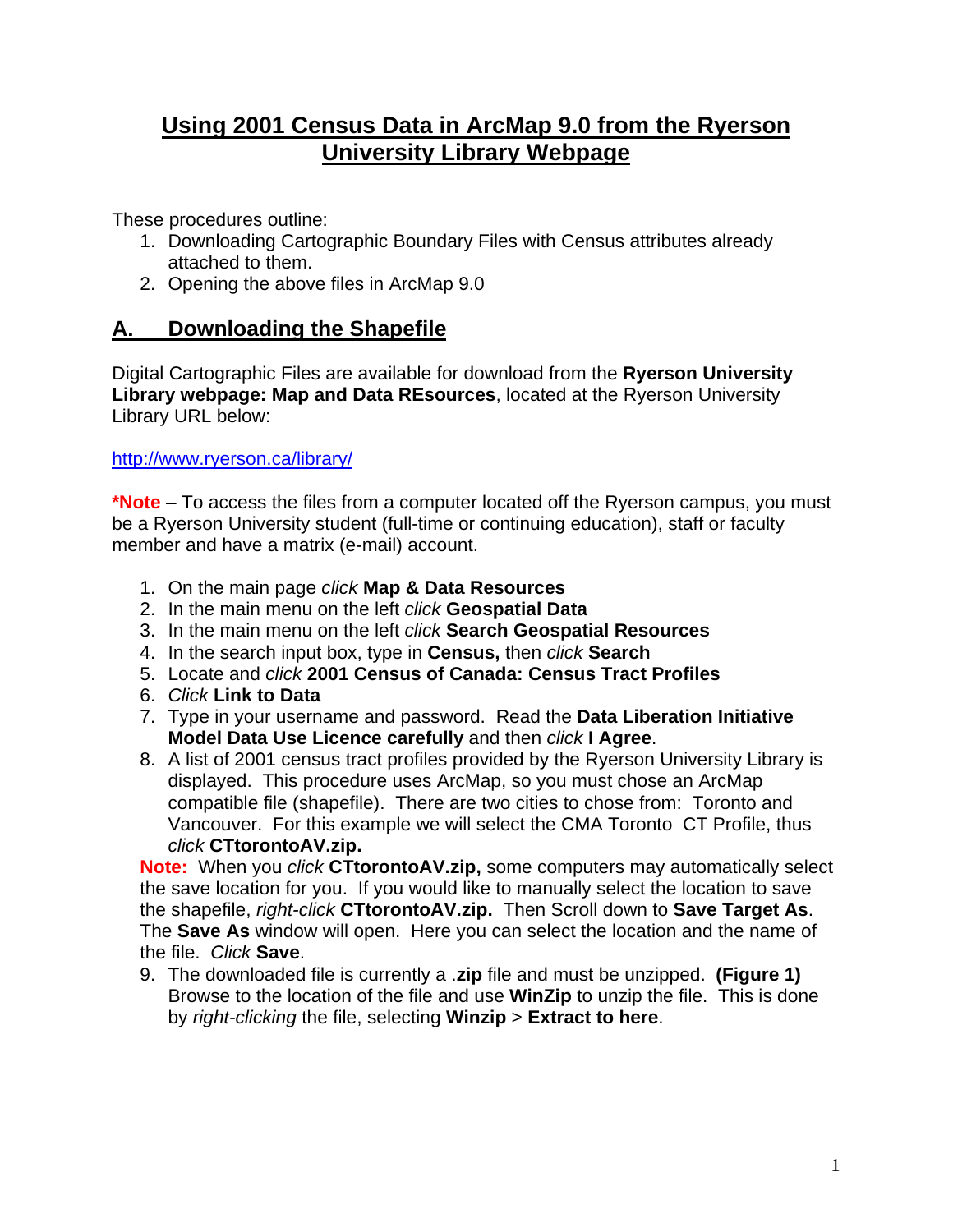

**(Figure 1)** 

## **B. Opening the Shapefile in ArcMap 9.0**

1. *Double-Click* on the **ArcMap 9.0** icon or *Select* **Start > Programs > ArcGIS > ArcMap**.

2. ArcMap should automatically prompt the option to **Add Data**. Otherwise, *Click* the

Add Data button **K**. (Figure 2) In the Add data window, browse to the location that you saved your shapefile. You will notice that there are 12 shapefiles in this location. Rather than having all the census variables in one massive file, they have been divided into groups. Select the shapefile (group of variables that you wish to work with), then *Click* **Add**.



**(Figure 2)**